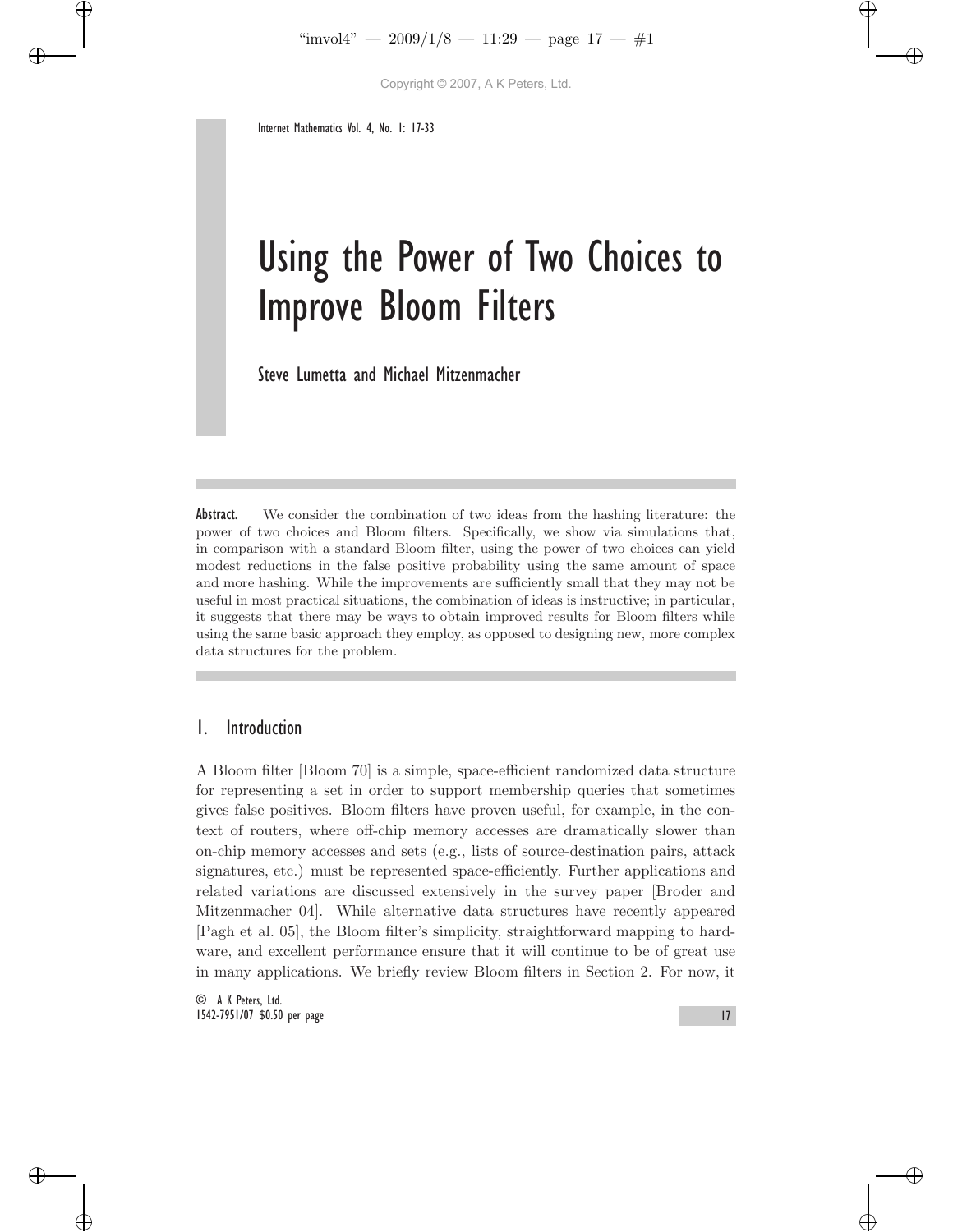suffices to know that Bloom filters hash each element of the set to a vector of indices using a group of hash functions.

In this paper, we combine a Bloom filter with a seemingly unrelated but powerful technique often applied to improve load balancing, the power of two choices [Azar et al. 99, Mitzenmacher 96, Mitzenmacher et al. 01, Vöcking 99]. With this technique, an item is stored at the least loaded of two (or more) random alternatives. We briefly review the power of two choices in Section 2.

The standard analysis for deriving the optimal configuration of a Bloom filter assumes the use of a single group of hash functions to check for set membership. The power of two choices allows us to reduce the false positive probability while maintaining the form and the character of the original Bloom filter. The basic idea for combining the two techniques is to use two independent groups of hash functions for inserting elements into the Bloom filter. When checking for the membership of an element, both groups of hash functions are used, and a positive response is returned if either group indicates that the element is present. By allowing a choice of which hash function group is used to record the presence of an element in the set, we can reduce the false positive probability. Specifically, we show via simulations and numerical analysis that, in comparison with a standard Bloom filter, using the power of two choices can yield modest reductions in the false positive probability using the same amount of space and more hashing. As Bloom filters are often used in situations where a fixed amount of space is the primary constraint, if these gains were sufficiently large, they could prove useful in practice. While the gains we have found thus far do not yet suggest that this is the case, we find the fact that improvement occurs an interesting combinatorial curiosity that may suggest further ideas for improvement.

## 2. Background

### 2.1. Bloom Filter Review

We first review the concepts behind Bloom filters; for mathematical details, see the survey [Broder and Mitzenmacher 04]. A Bloom filter represents a set  $S = \{x_1, x_2, \ldots, x_n\}$  of n elements from a universe U using an array of m bits, which we denote by  $B[0], \ldots, B[m-1]$ , initially all set to zero. The filter uses a group H of k independent hash functions,  $h_1, \ldots, h_k$ , all with the same range  $\{0,\ldots,m-1\}$ , where it is assumed that these hash functions independently map each element in the universe to a random number uniformly over the range. (While the randomness of the hash functions is clearly an optimistic assumption, it is standard and convenient for Bloom filter analyses.) For each element  $x \in S$ ,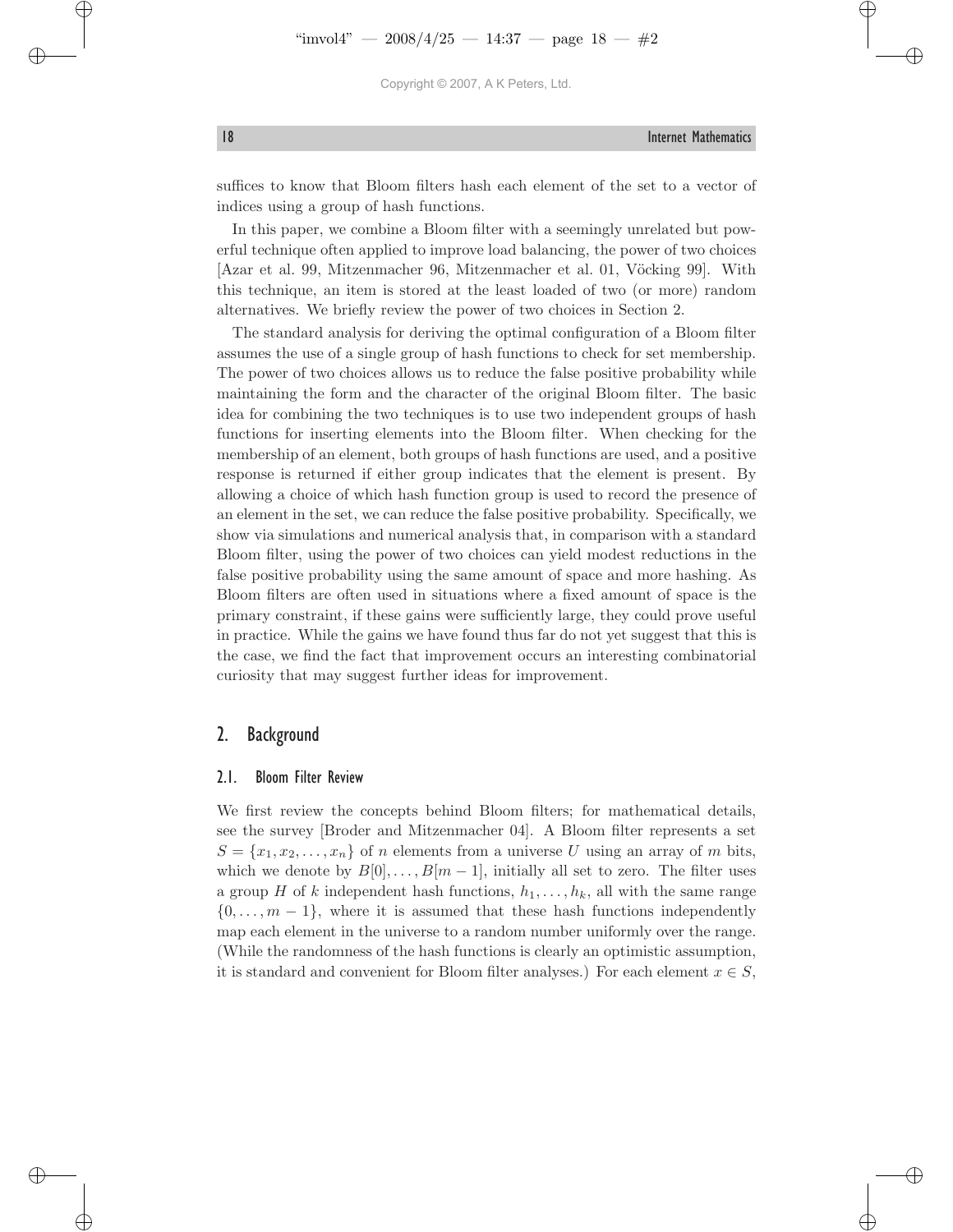the bits  $B[h_i(x)]$  are set to one for  $1 \leq i \leq k$ . (A bit can be set to one multiple times.) To answer a query of the form "Is  $y \in S$ ?", we check whether all  $h_i(y)$ are set to one. If not, y is not a member of S, by the construction. If all  $h_i(y)$ are set to one, then the data structure answers that  $y$  is in  $S$ , and hence a Bloom filter may yield a *false positive*.

The probability of a false positive for an element not in the set, or the *false positive probability*, can be easily derived. If  $p$  is the fraction of ones in the filter, it is simply  $p^k$ . A standard combinatorial argument gives that p is concentrated around  $1 - e^{-kn/m}$ , and the expression  $(1 - e^{-kn/m})^k$  is minimized when  $k =$  $\ln 2 \cdot (m/n)$ , giving a false positive probability f of

$$
f = \left(1 - e^{-kn/m}\right)^k = \left(\frac{1}{2}\right)^k \approx (0.6185)^{m/n}.
$$
 (2.1)

In practice, of course,  $k$  must be an integer. Also, in practical situations where Bloom filters are used,  $m/n$  (the number of bits per set element) and k should be thought of as constants. For example, when  $m/n = 8$  and  $k = 5$ , the false positive probability is just over 0.02.

We emphasize an important intuition that guides some of our results. Note that as the number of hash functions  $k$  increases, there are more chances to find a zero when examining the Bloom filter, decreasing the chance of a false positive. On the other hand, larger values of  $k$  also produce more ones in the Bloom filter, increasing the chance of a false positive. The end result of this tradeoff yields the above optimization.

While the above analysis gives the optimal configuration for a standard Bloom filter, it is known that Bloom filters are not information-theoretically optimal [Broder and Mitzenmacher 04, Pagh et al. 05]. That is, it is possible to devise a data structure using less space that obtains the same false positive probability. It is therefore not surprising that we can improve on the Bloom filter construction; what is surprising is that we can improve on it while keeping essentially the same fundamental approach and the essential simplicity of a standard Bloom filter. While the improvement we have found is small, if more substantial improvements from similar methods could be found, it could be of significant practical importance. Bloom filters are used in many applications, and particularly in hardware applications, the simplicity of the Bloom filter approach is key for implementation.

An important variation of a Bloom filter is a *counting Bloom filter*, where each entry in the Bloom filter is not a single bit but a small counter that tracks the number of elements that have hashed to that location [Fan et al. 00]. A standard Bloom filter can be derived from a counting Bloom filter by setting all nonzero counts to one. Counting Bloom filters allow deletions; when an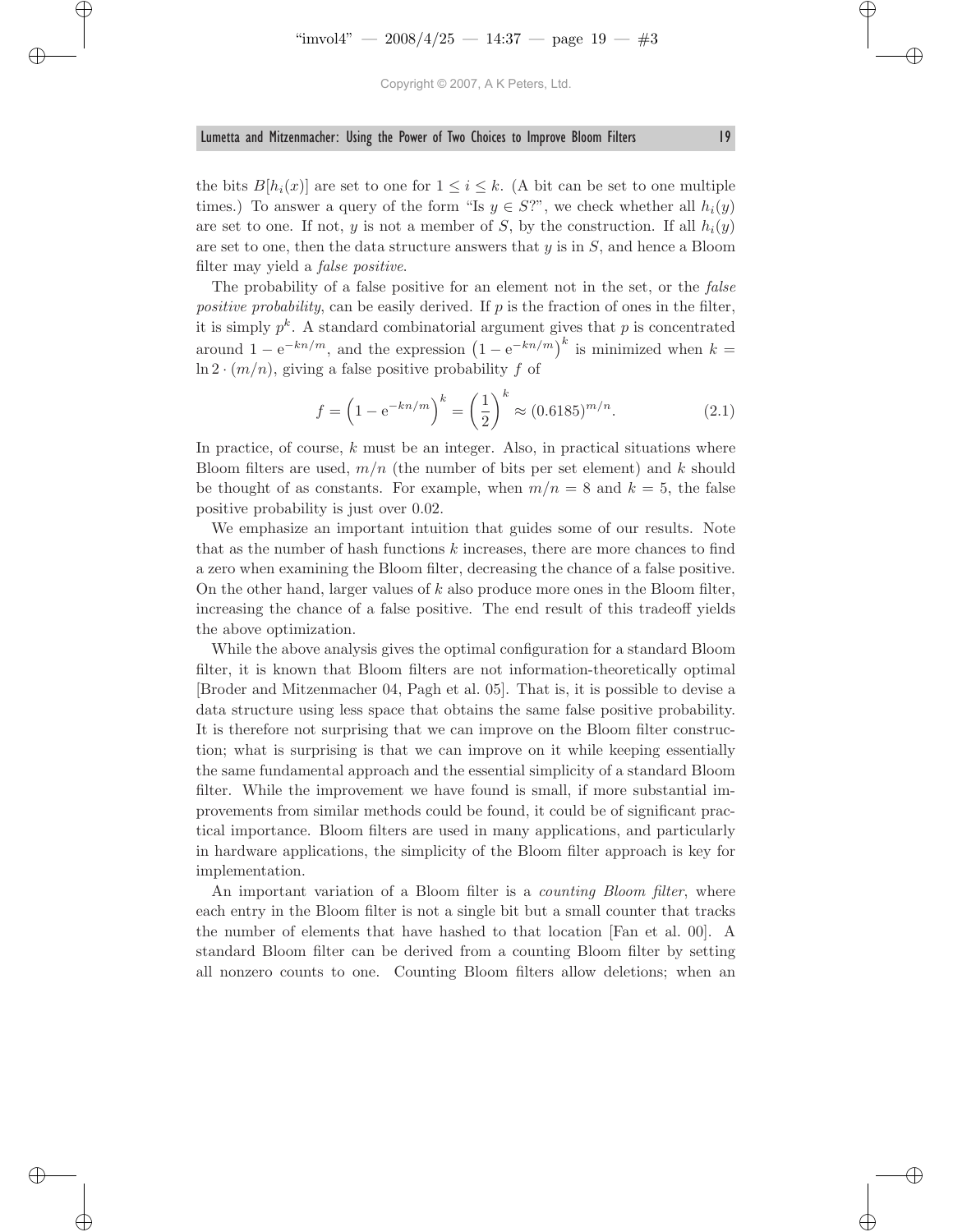element is deleted, the corresponding counters are decremented. Counters must be chosen large enough to avoid overflow; for most applications, four bits suffice [Fan et al. 00].

#### 2.2. Power of Two Choices Review

The seminal example of the power of two choices stems from the results of Azar, Broder, Karlin and Upfal  $[Azar et al. 99]$ . It is well known that when n balls are sequentially placed uniformly at random into n bins, the fullest bin has with high probability  $(1 + o(1)) \ln n / \ln \ln n$  balls in it. The result of [Azar et al. 99] is that if for each ball we instead choose two bins at random and sequentially place each ball into the one which is less full at the time of placement, then with high probability the fullest bin contains only  $\ln \ln n / \ln 2 + O(1)$  balls. This idea of allowing choice to improve load balance has spawned a large literature; see, for example, [Mitzenmacher et al. 01].

A natural extension of this idea in the setting of Bloom filters is to allow each set element a choice of how to be recorded in the filter, by giving two (or more) groups of hash functions that can record an element. Here, the goal is not to balance the load but rather to minimize the number of bits set to one in the filter. The idea, however, follows the theme of providing better performance by introducing choices. We note that the conjunction of the power of choice and Bloom filters has appeared previously [Kumar and Crowley 05]. There the authors, in the context of a hash table construction, have choices in how to partition items into subtables of the hash table. A Bloom filter is used to summarize which subtable contains which item. Each subtable has an associated Bloom filter; the authors use the effect of the item placement on the false positive probabilities of the Bloom filters to guide their choice of subtable. They found experimentally that this approach greatly improved lookup performance, in that they could generally easily detect in which subtable the item appeared, with few errors caused by false positives on set items in other Bloom filters. Our work can be seen as an extrapolation of these ideas to the different problem of creating a single Bloom filter for a set.

# 3. Using Two Choices with Bloom Filters

We consider the following variation on a Bloom filter. We again have a set  $S$ of n elements and m bits available for a Bloom filter. Instead of one group of hash functions, we now have two groups: group H consists of  $h_1, h_2, \ldots, h_k$  and group G consists of  $g_1, g_2, \ldots, g_k$ . Again, we treat all hash functions as being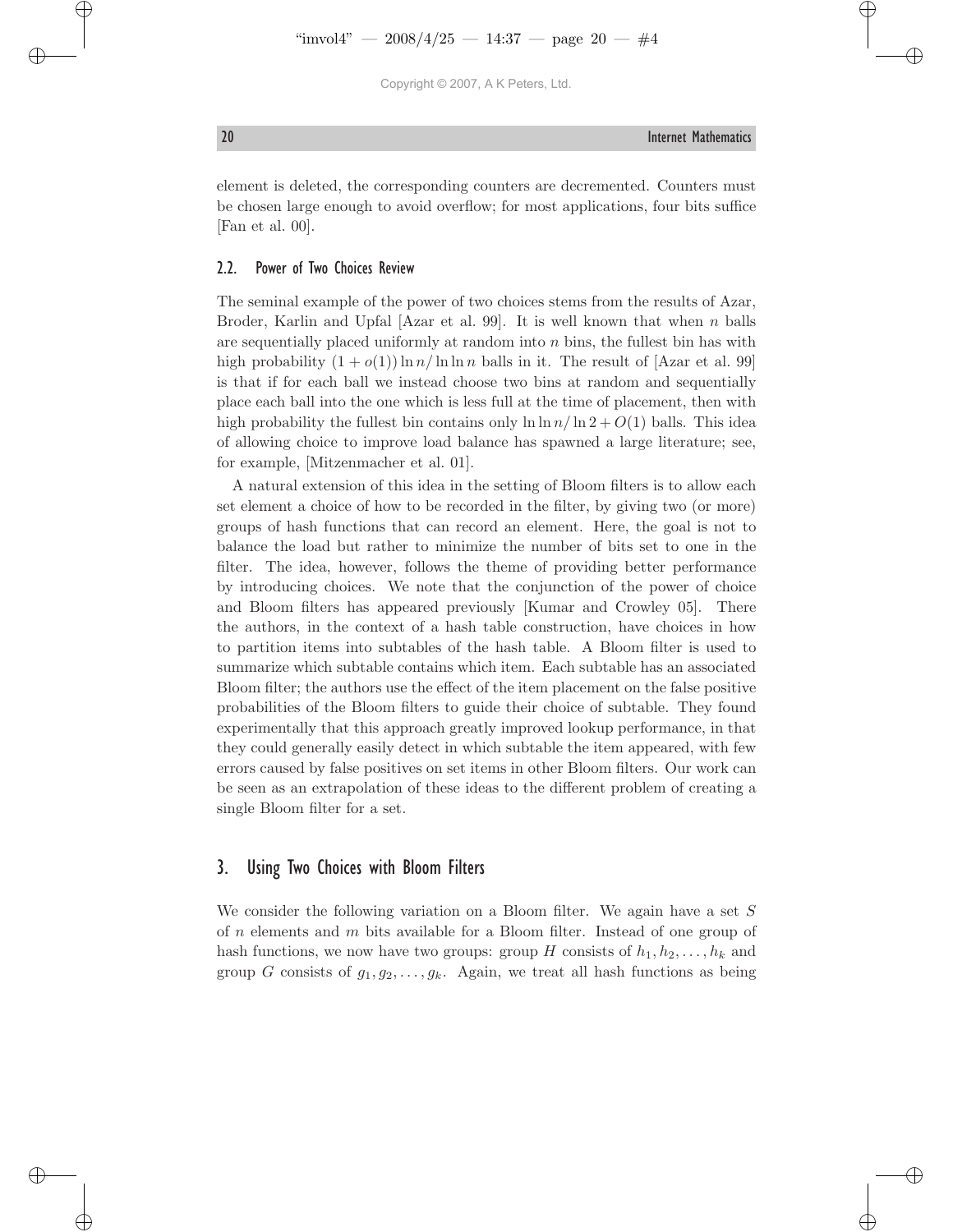perfectly independent random hash functions. Note that this requires 2k total hash functions, instead of k as for a standard Bloom filter.

Each element in the set  $S$  should have all bits from the hashes from either group G or group H set to one. That is, if we let  $B[h_i(x)]$  be the Bloom filter bit given by hashing x with  $h_i$ , we have the following constraint: we require that for every element  $x \in S$ , either  $B[h_i(x)] = 1$  for all  $i \in [1, k]$  or  $B[g_i(x)] = 1$  for all  $i \in [1, k]$ . (The *or* is not exclusive; both events may occur.) We say that for  $x \in S$  either G must cover x or H must cover x, where cover has the natural meaning. A false positive occurs for an element  $y \notin S$  if either  $B[h_i(y)] = 1$  for all  $i \in [1, k]$  or  $B[g_i(y)] = 1$  for all  $i \in [1, k]$  (or both); that is, either G or H covers y even though  $y \notin S$ . We address the question of how to choose which bits are actually set to one given the set  $S$  shortly. Although this idea extends naturally to more than two groups of hash functions, we focus on the case of two groups for ease of exposition.

Using two groups of hash functions would seem to increase the chances of a false positive, in that there are now two ways for a false positive to occur. Specifically, if  $p$  is the fraction of ones in the filter, the probability of a false positive is now  $1-(1-p^k)^2 \approx 2p^k$ . On the other hand, we now have an additional choice of which bits in the filter are set to one; if this choice sufficiently reduces the number of bits set to one in the filter, overall there may be a reduction in the false positive probability. This is exactly the tradeoff that we explore. The cost of this scheme is that additional hashing and lookups into the Bloom filter are now required; for any specific application, this cost must be considered against the improvement in the false positive probability. Whether this approach takes more time depends upon the setting; for example, hashes are often parallelized in hardware, in which case more hardware resources may be required instead of more time to compute more hashes and perform more lookups in parallel. Also, as previously stated, in many cases fixed space is the primary constraint when Bloom filters are used, as one is trying to fit the Bloom filter into a cache or fast memory. Finally, when we discuss our experiments, we will suggest a technique that greatly reduces the amount of hashing (but not the number of lookups) required. We assume henceforth that additional hashing and lookups are not a concern.

We consider two main settings. In the *online* setting, elements of <sup>S</sup> are presented one at a time, and after each element  $x_i$  appears, the Bloom filter must be updated so that either  $G$  or  $H$  covers  $x$  in the filter; moreover, a bit once set to the value one keeps the value one subsequently. This latter restriction is meant to encode the idea that we are not storing the elements of  $S$ , so we cannot naturally change which group is being used to fulfill the constraint for a previously seen element.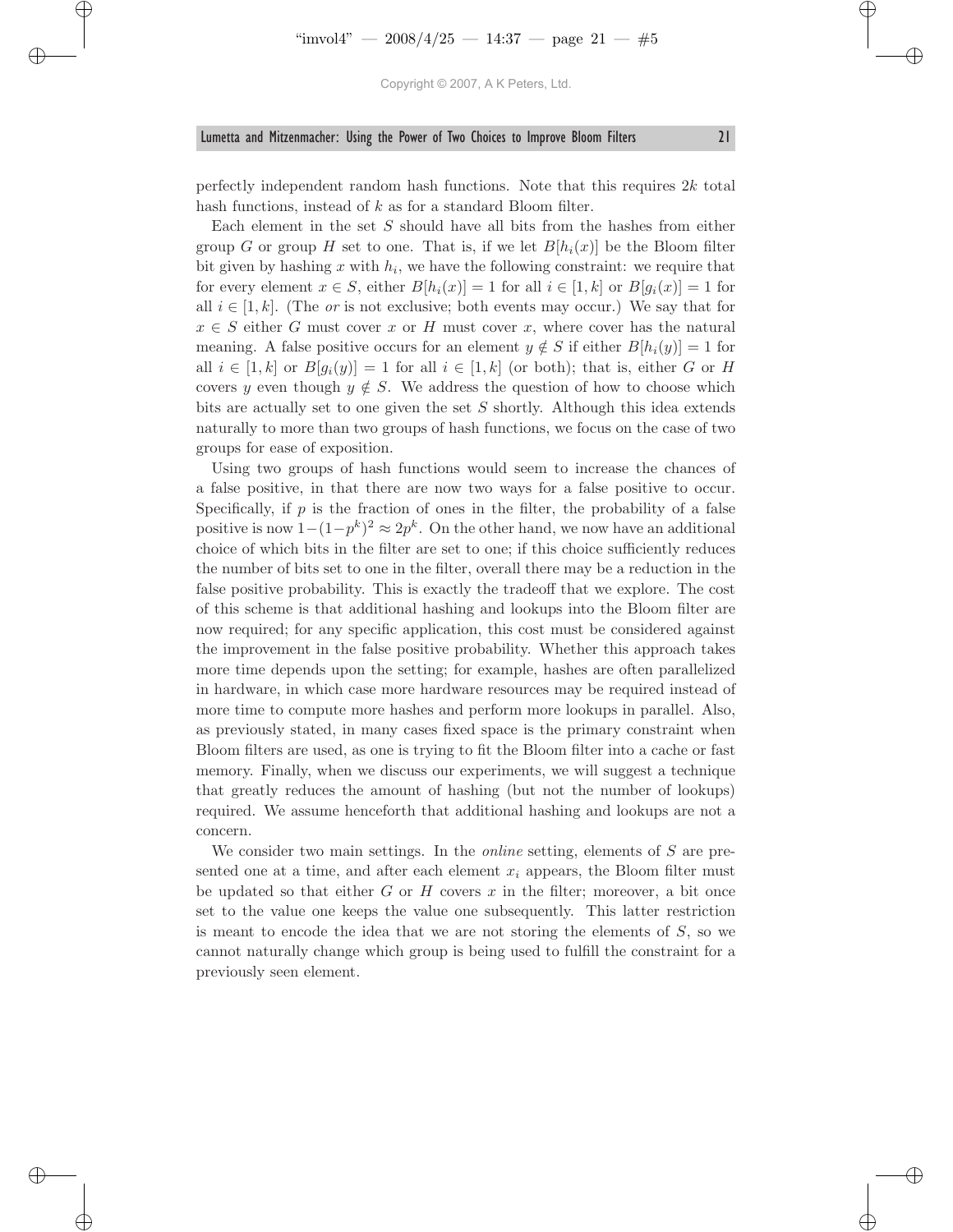In the *offline* setting, all the elements of S are initially given, and we seek to minimize the number of ones in the filter while covering all elements of S. Obviously, this provides us with significantly more power in setting the bits of the Bloom filter. Ideally, we might find the optimal offline solution, which would minimize the number of ones in the filter, but this appears to be a hard problem, even in this setting, as we discuss in Section 3.2.

In both the online and offline settings, we find that reductions in the false positive probability are possible, using simple and efficient greedy algorithms to set up the filter. We emphasize that the additional work for our modified Bloom filter is essentially all in the construction phase; lookups are done in the same fashion, except that one must do more hashing and examine more bits. While the gains are small, the fact that gains are possible suggests further exploration of these techniques.

#### 3.1. Online Solutions

In this section, we analyze the optimal online solution, using both simulations and numerical analysis.

In the online setting, since the false positive probability depends only on the number of ones in the filter, the natural greedy approach is to determine, when considering an element  $x$ , how many additional bits would have to be set to one to cover it by  $G$  and by  $H$  and then to modify the smallest number of bits from these two choices. We prove that this greedy process is stochastically optimal, in that it stochastically dominates any other strategy. That is, if  $X_t$  is the number of bits set to one by the greedy strategy after t elements are placed in the filter, and  $Y_t$  is the number of bits set to one by some other strategy (that is independent of future choices), then

$$
Pr(X_t \ge w) \le Pr(Y_t \ge w)
$$

for any number w and any  $1 \le t \le n$ .

Theorem 3.1. *The greedy strategy stochastically dominates any other strategy.*

Proof. We need to show that

$$
Pr(X_t \ge w) \le Pr(Y_t \ge w),
$$

where  $X_t$  is the number of bits set to one by the greedy strategy and  $Y_t$  is the number of bits set to one by an alternative strategy. We induct on  $t$ , with the statement being vacuously true at  $t = 0$ . Suppose that at time  $t - 1$ , for all w, we have  $Pr(X_{t-1} \geq w) \leq Pr(Y_{t-1} \geq w)$ . We can then couple the configurations of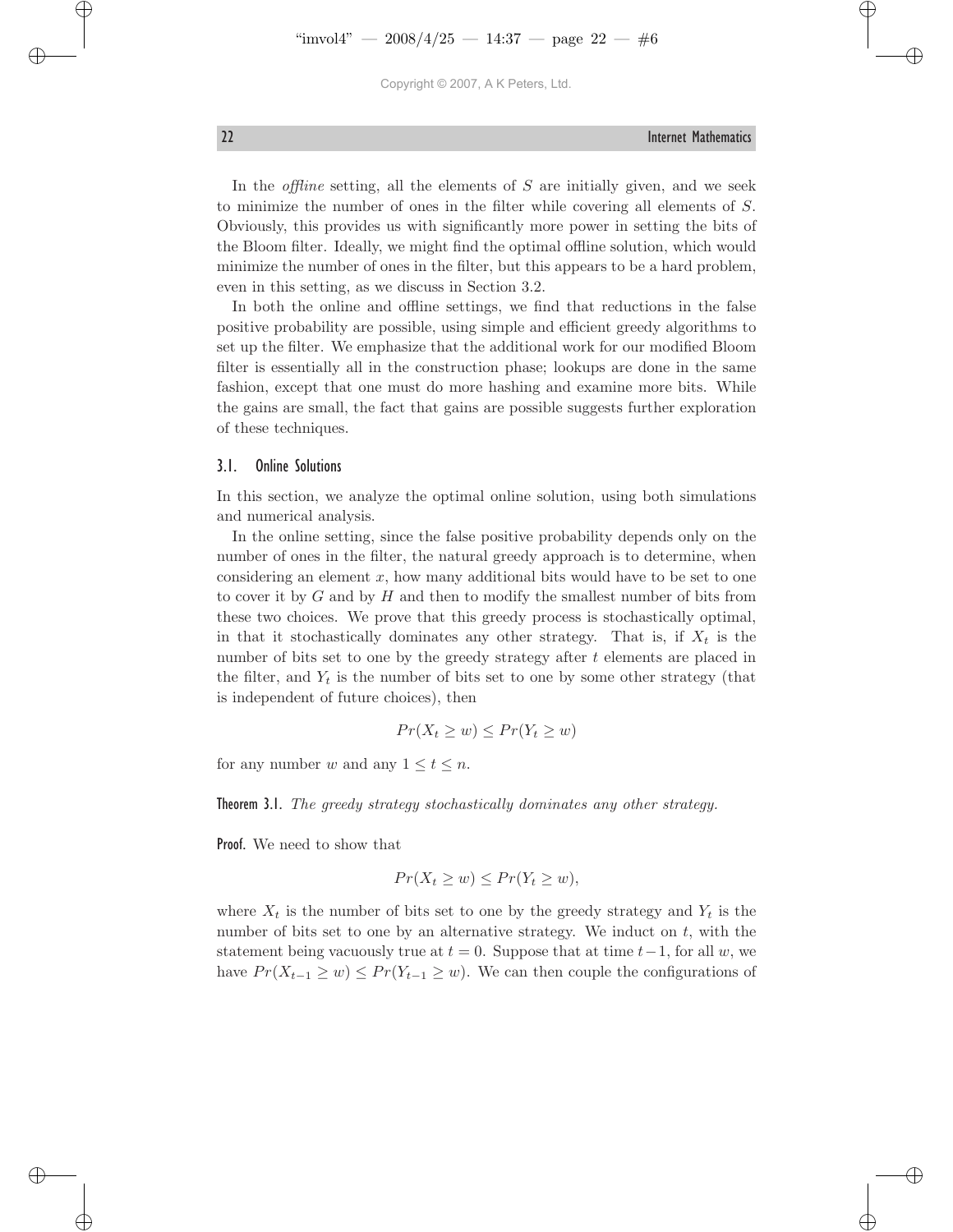the bit array given by the greedy strategy with the configurations of the bit array given by the alternative strategy so that, in the coupling, the greedy configuration always has fewer bits set to one than the corresponding alternative configuration. Consider any such pair of configurations  $C_{X,t-1}$  and  $C_{Y,t-1}$  for the greedy and alternative strategies, respectively. We can then couple the random locations given by the hash functions at time  $t$  so that, as much as possible, whenever a bit from  $C_{Y,t-1}$  is chosen that is already covered, a corresponding bit in  $C_{X,t-1}$ is chosen that is already covered. With such a coupling, we are guaranteed that the resulting configuration  $C_{X,t}$  from the greedy algorithm will have fewer bits set to one than the resulting configuration  $C_{Y,t}$  for the alternative; it follows that

$$
Pr(X_t \ge w) \le Pr(Y_t \ge w)
$$

as desired.

Let  $X$  denote the final number of ones in the filter when the greedy strategy is used. Although we have not found a simple closed form for the expectation  $E[X]$ , a standard martingale argument shows that X is concentrated around  $E[X]$  with high probability.

Theorem 3.2.

$$
Pr(|X - E[X]| \ge \lambda) \le 2e^{-\lambda^2/2nk^2}.
$$

**Proof.** Let  $Z_i$  represent the list of  $2k$  locations given by the hashes for the *i*th element (ordered in any appropriate fashion, so that the locations for G and H are determined) to be greedily placed into the filter. Consider the Doob martingale given by

$$
W_i = E[X \mid Z_1, Z_2, \ldots, Z_i].
$$

Here,  $W_0 = E[X]$ , and  $W_n = X$ . It is clear that  $|W_i - W_{i-1}| \leq k$ . This can be formalized, for example, by a simple coupling argument. Consider the state of the filter after the *i*th element, which introduces at most  $k$  more ones into the array. Let us consider any two possible filters that may arise after the first i elements have entered. Without loss of generality, suppose that the first has a ones and the second has  $b > a$  ones. We can always couple the choices of the remaining elements so that the first filter obtains at least as many ones at each step as the second filter under the online greedy algorithm (until some possible point where the number of ones becomes equal). It follows that the difference in expectations  $|W_i - W_{i-1}|$  is at most k. Given this, the result follows by the standard form of the Azuma-Hoeffding inequality.  $\Box$ standard form of the Azuma-Hoeffding inequality.

 $\Box$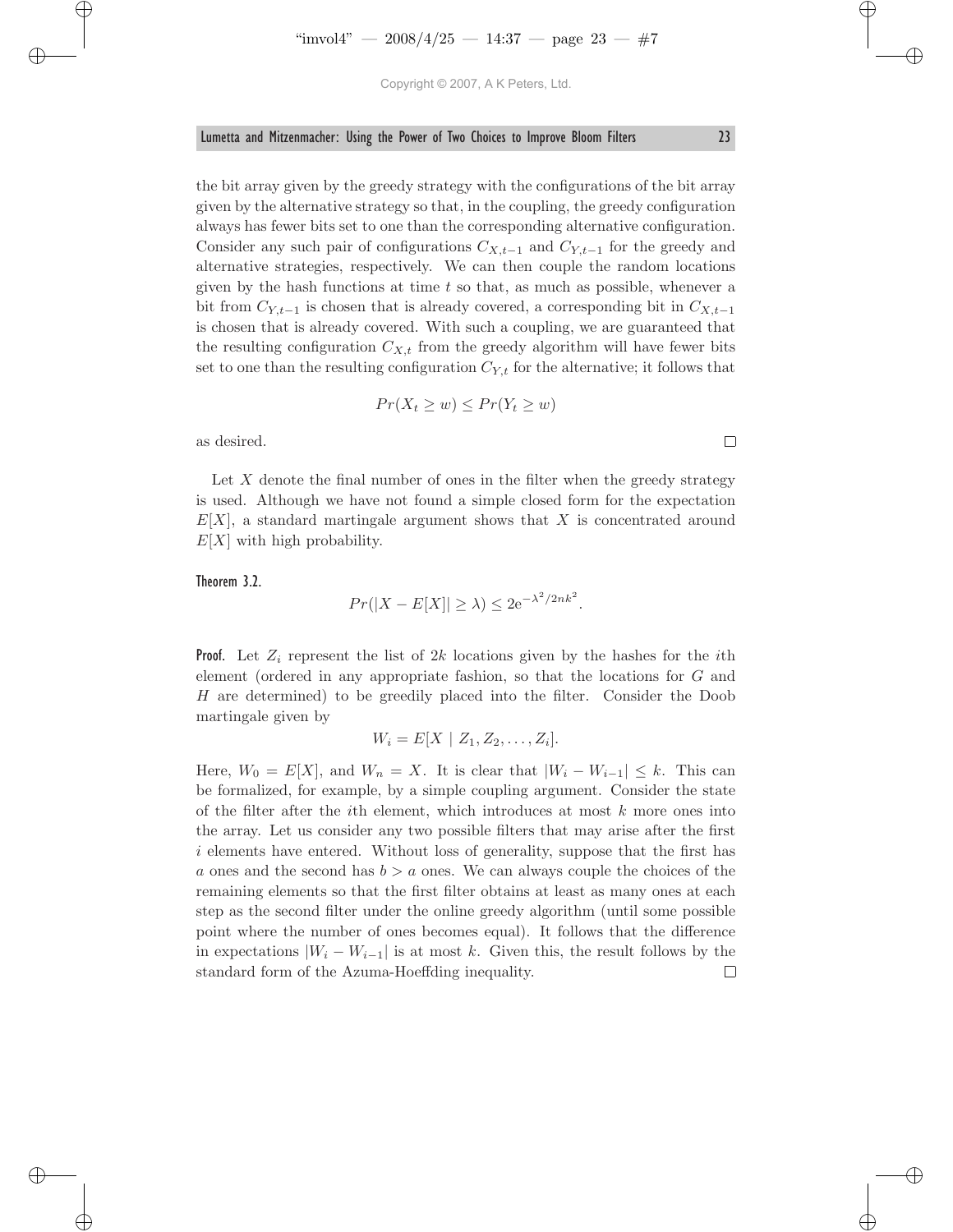A more refined analysis of Wi−Wi*−*<sup>1</sup> along the lines of [Kamath et al. 95] could give even tighter bounds, but its point here is simply to show that concentration occurs.

Recall that  $X_t$  is the number of ones in the filter after t elements have been placed. For reasonable values, the distribution of  $X_t$  can be calculated iteratively, allowing a numerical computation of  $E[X]$ . Specifically, given a value for  $X_t$ , one can compute the distribution of the number of ones to be added; this allows one to compute the distribution of  $X_{t+1}$  from  $X_t$ .

A related approach that allows excellent approximations of the expectations with significantly less computation uses an approximate version of this iterative calculation. In what follows we for convenience assume that  $k$  is a constant independent of n, which is the standard case for a Bloom filter. Let  $B_1(k, p)$  and  $B_2(k, p)$  represent independent binomial random variables corresponding to k trials each with success probability  $p$  (and hence mean kp). A good approximation for the number of ones in the filter can be given by the equation

$$
X_{t+1} = X_t + \min(B_1(k, 1 - X_t/m), B_2(k, 1 - X_t/m)).
$$
\n(3.1)

The intuition for this equation is that the number of new one bits needed to cover an element for each family is given by  $k$  hashes, each of which gives a location that must be set to one with probability  $1 - X_t/m$ . This expression is only an approximation, however, since it is possible that two hash values  $h_i(x)$  and  $h_i(x)$  will be the same; hence, the number of ones needed to cover an element is not exactly a binomial, although this is correct up to  $O(1/m)$  terms. Such smaller order terms have negligible effect, so this equation could also be used to approximately iteratively calculate the distribution of the number of ones after t elements appear.

This approximation is more useful, however, if we focus on the expected performance by letting  $t' = t/n$ , thereby rescaling time to run from 0 to 1 instead of from 0 to *n*, and letting  $z(t') = X_t/m$ . This yields a differential equation approximating the difference equation associated with the distribution  $X_t$ :

$$
\frac{dz}{dt'} = \frac{E[\min(B_1(k, 1-z), B_2(k, 1-z)]}{m/n}.
$$
\n(3.2)

We note that, using the theory of martingales, one can show that the evolution of  $X_t$  closely follows that of the differential equation, and Chernoff-like bounds can be given; see [Kurtz 70, Shwartz and Weiss 95, Wormald 95] for details. Using Theorem 1 of [Wormald 95], for example, gives the following result.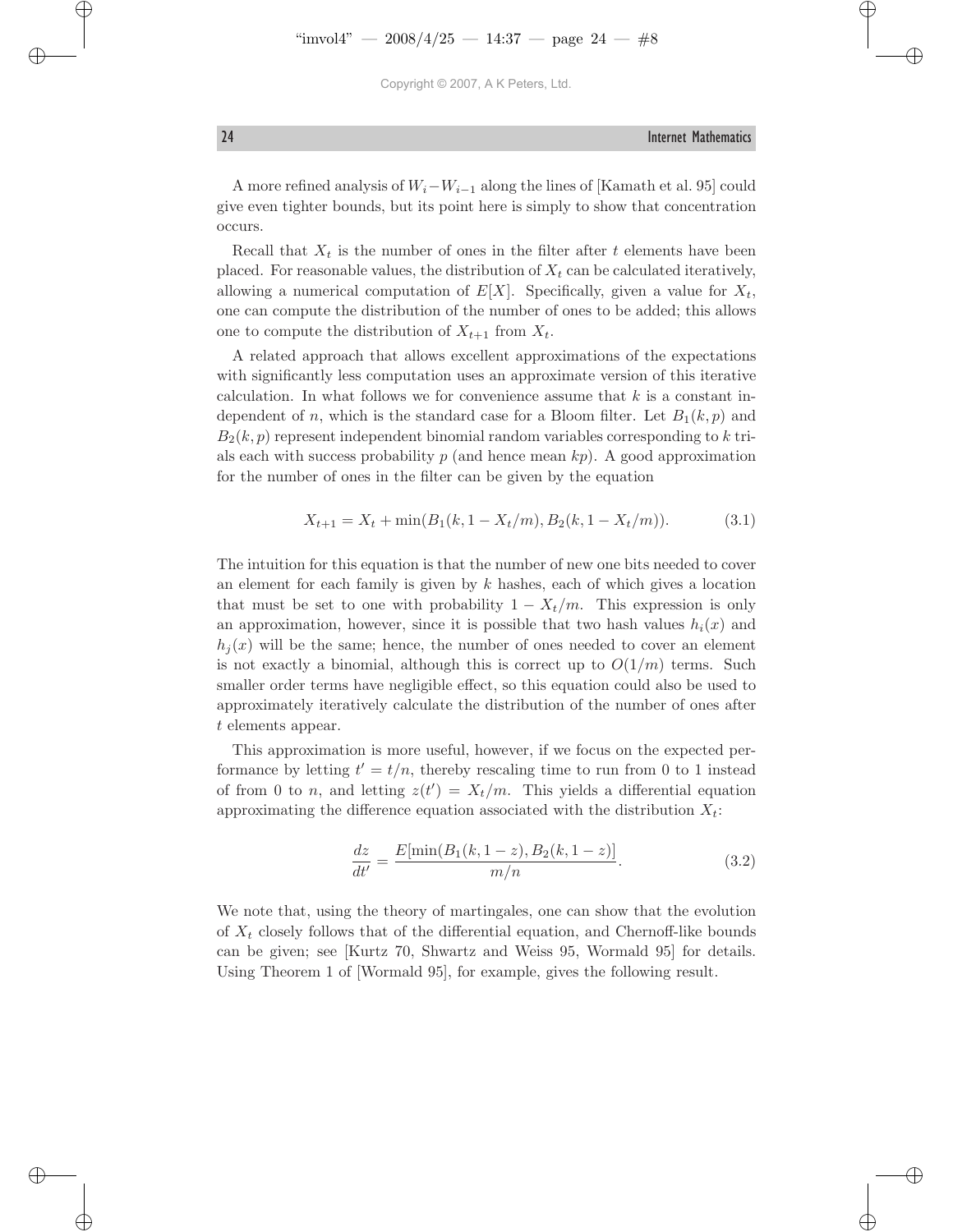Lumetta and Mitzenmacher: Using the Power of Two Choices to Improve Bloom Filters 25

**Theorem 3.3.** *With probability*  $1 - o(1)$ ,  $X = X_n = mz(1) + o(m)$ *.* 

**Proof.** Note that the process  $X_t$  has bounded jumps as long as k is a constant, as  $|X_{t+1} - X_t| \leq k$ . Further, Equation (3.1) shows that

$$
E[X_{t+1} - X_t | X_0, X_1, \dots, X_t] = E[\min(B_1(k, 1 - X_t/m), B_2(k, 1 - X_t/m))].
$$

The right-hand side is a continuous function of  $X_t/n$  and satisfies a natural Lipschitz condition as given in [Wormald 95]. The conditions of Theorem 1 of [Wormald 95] are therefore satisfied, and the correspondence to the differential equation and the theorem follow. □

Equation (3.2) does not appear to have a simple closed-form solution, although it can easily be numerically evaluated and used in place of or in conjunction with simulations. Notice that Equation (3.2) highlights the role played by the fraction  $m/n$ , the number of bits per set element, since the result of this differential equation depends only on  $m/n$  and not on m and n individually. Hence, up to asymptotically vanishing terms, the false positive probability is a function of  $m/n$ and k, as is Equation  $(2.1)$  for the standard Bloom filter analysis. Equation  $(3.2)$ generalizes in the natural way when the number of choices is greater than two. We compare the results from this equation to our simulations below. Also, note that the form of Equation (3.2) for one group of hash functions, namely

$$
\frac{dz}{dt'} = \frac{E[(B_1(k, 1-z)]}{m/n} = \frac{k(1-z)}{m/n},
$$

can be solved exactly to yield Equation (2.1), giving another derivation of this equation.

Our experimental results for the online setting are given in Table 1. We have considered cases with 8, 16, and 32 bits per set element, which are standard configurations. The case of  $c = 1$  choice, corresponding to a standard Bloom filter, is compared with  $c = 2$  choices and  $c = 3$  choices. Recall that the total number of hashes required is then *ck*. The results presented are for the best value of  $k$ , the number of hash functions, over 1000 trials for each setting of parameters. We model our random hash functions by assigning each hash of an element a number generated using a standard 48-bit pseudorandom number generator.

For a small number of bits per set element  $(m/n = 8)$ , we see no improvement. When  $m/n = 16$ , we see small improvement, and for  $m/n = 32$  the false positive rate is reduced by a factor slightly less than two for  $c = 2$  choices and by a factor slightly greater than two for  $c = 3$  choices. In intuitive terms, we require many bits per set element before the greedy algorithm reduces the number of ones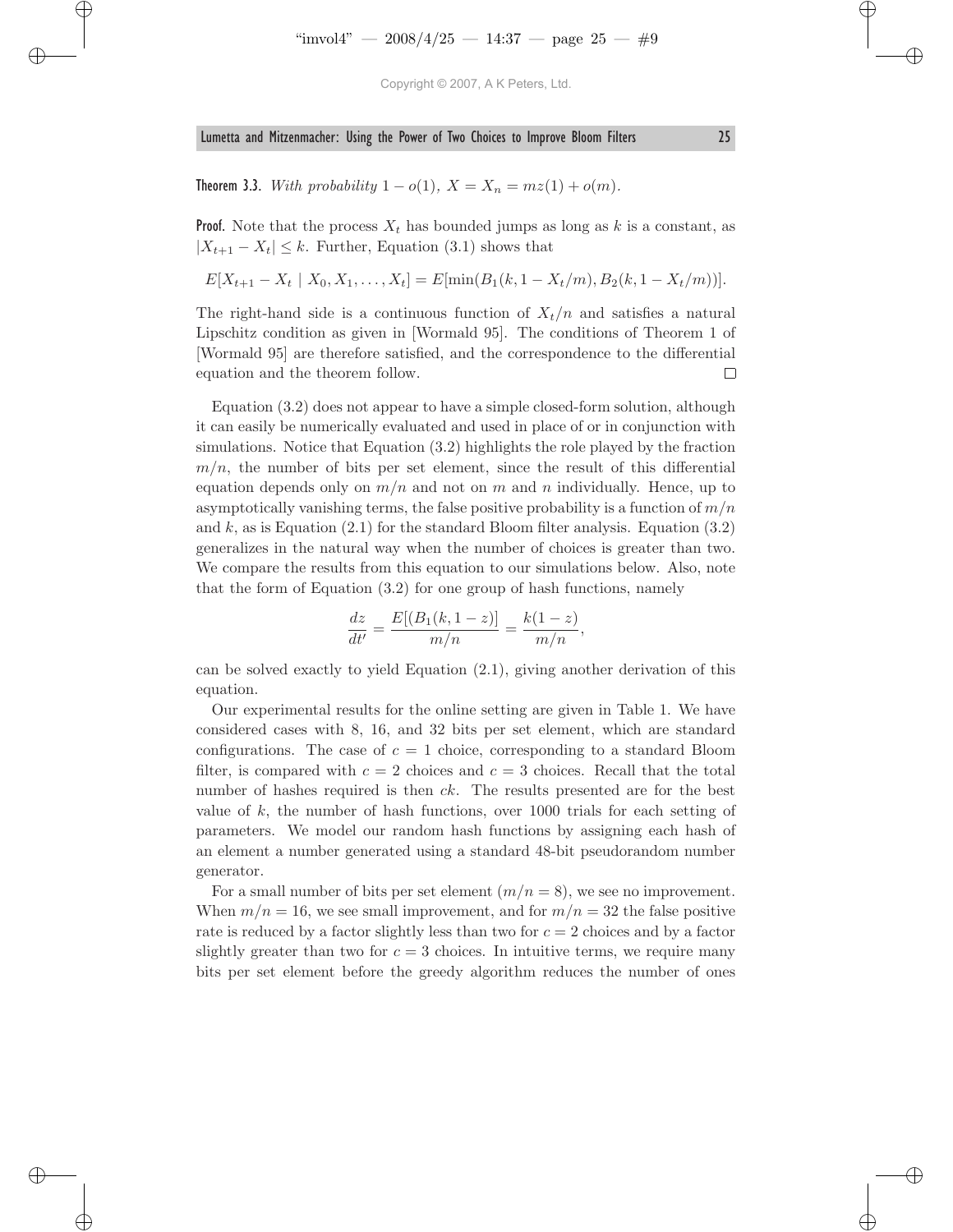| $\boldsymbol{n}$ | m       | $\epsilon$     | $\boldsymbol{k}$ | Observed false positive probability |
|------------------|---------|----------------|------------------|-------------------------------------|
| 10,000           | 80,000  | $\mathbf{1}$   | 6                | $2.159 \times 10^{-2}$              |
| 10,000           | 80,000  | $\overline{2}$ | 7                | $2.323 \times 10^{-2}$              |
| 10,000           | 80,000  | 3              | 7                | $2.389 \times 10^{-2}$              |
| 10,000           | 160,000 |                | 11               | $4.588 \times 10^{-4}$              |
| 10,000           | 160,000 | $\overline{2}$ | 13               | $3.\overline{935 \times 10^{-4}}$   |
| 10,000           | 160,000 | 3              | 13               | $3.607 \times 10^{-4}$              |
| 10,000           | 320,000 | 1              | 22               | $2.106 \times 10^{-7}$              |
| 10,000           | 320,000 | $\overline{2}$ | 24               | $1.285 \times 10^{-7}$              |
| 10,000           | 320,000 | 3              | 25               | $9.980 \times 10^{-8}$              |

**Table 1**. Average results for the greedy online algorithm from 1000 trials per experiment. Recall that *n* is the number of elements, *m* is the number of bits, *c* is the number of choices, and *k* is the number of hash functions. The value of *k* with the best observed false positive probability is used for each setting of  $n, m$ , and *c*. Note the case  $c = 1$  corresponds to a standard Bloom filter.

in the filter sufficiently to make up for the two opportunities to obtain a false positive. Also, note that because fewer bits are set to one in the Bloom filter using this approach, the optimal results are obtained when using larger values of  $k$  than in a standard Bloom filter, and more generally the best  $k$  increases with the number of choices c.

We point out that the use of 10,000 elements does not affect our results; the numbers are nearly identical for 100,000 elements, as the key parameter is the ratio  $m/n$ . There is some variance; over 1000 trials with  $m/n = 32$ ,  $c = 2$ , and  $k = 24$ , the observed false positive probability (calculated based on the number of ones in the filter) varied between 1.206×10*−*<sup>7</sup> and 1.378×10*−*<sup>7</sup>; this is similar to the variance for  $m/n = 32$  for a standard Bloom filter, where the false positive probability ranged from  $1.955 \times 10^{-7}$  to  $2.270 \times 10^{-7}$ . Finally, our results are quite robust to small changes in the parameters. For example, changing the number of hash functions to another number near the optimal also leads to very small changes. For example, while the best choice of 13 hash functions when  $m/n = 16$  gave an average false positive probability of  $3.935 \times 10^{-4}$  over 1000 trials, using 12 hash functions gave an average of 3.954×10*−*<sup>4</sup>, and using 14 gave an average of 4.035 × 10*−*<sup>4</sup>.

It is also worth noting that the differential Equation (3.2) is very accurate, as we show in Table 2. For the optimal configurations presented in Table 1, the predicted fraction of ones in the Bloom filter from Equation (3.2) matches the average from our experiments to essentially four decimal places (with one case off in the last digit due to rounding). We conclude that Equation (3.2) can be used to accurately predict performance.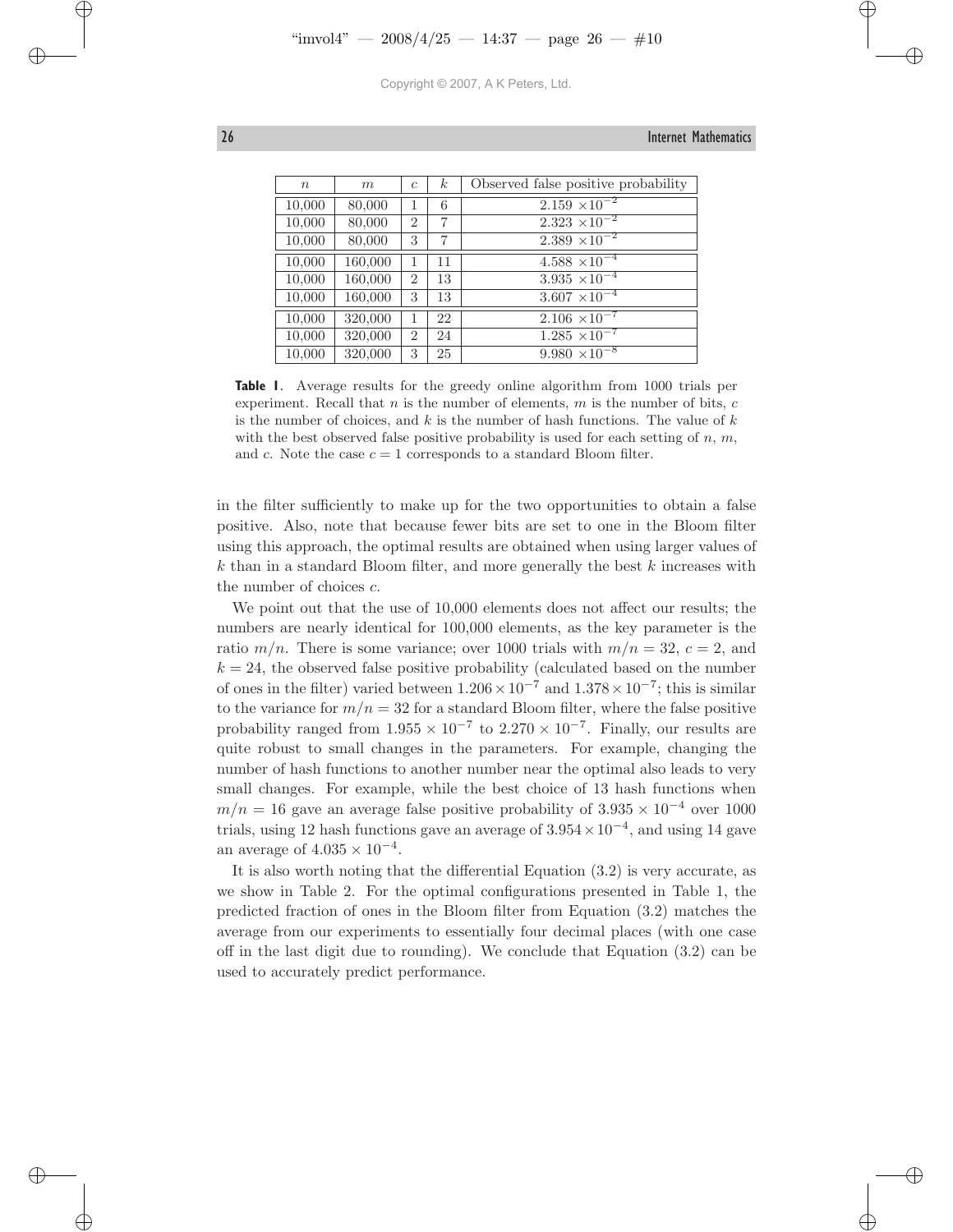| $\boldsymbol{n}$ | m       | $\epsilon$     | k. | Observed fraction of ones | Prediction of $(3.2)$ |
|------------------|---------|----------------|----|---------------------------|-----------------------|
| 10,000           | 80,000  | $\overline{2}$ |    | 0.5296                    | 0.5296                |
| 10,000           | 80,000  | 3              | ⇁  | 0.5020                    | 0.5019                |
| 10,000           | 160,000 | $\overline{2}$ | 13 | 0.5187                    | 0.5187                |
| 10,000           | 160,000 | 3              | 13 | 0.4994                    | 0.4994                |
| 10,000           | 320,000 | $\overline{2}$ | 24 | 0.5016                    | 0.5016                |
| 10,000           | 320,000 | 3              | 25 | 0.5022                    | 0.5022                |

Lumetta and Mitzenmacher: Using the Power of Two Choices to Improve Bloom Filters 27

**Table 2**. Comparing the average results for the greedy online algorithm from 1000 trials per experiment with a numerical evaluation from the differential equations (to four decimal places).

As previously mentioned, the most glaring problem with this scheme is the number of hashes required, which grows as  $ck$ . We therefore suggest an improvement that substantially reduces the amount of hashing required. In [Kirsch and Mitzenmacher 05, it is shown that two hash functions can be used to mimic  $k$ hash functions with no change in the asymptotic false positive probability of a Bloom filter. The general approach is simple: for an element  $x$ , compute hashes  $\alpha_1(x)$  and  $\alpha_2(x)$  in the range  $[0, m)$ , and let  $h_i(x) = \alpha_1(x) + (i-1)\alpha_2(x)$  mod m for  $i \in [1, k]$ . (In the case here where m is even, it makes sense to choose  $\alpha_2(x)$ to be a random *odd* number, which we do in our experiments; see [Kirsch and Mitzenmacher 05] for more details on the approach.) If we use the same approach here for each group of hash functions, then while ck lookups are still required, now only 2c hashes are required, a significant reduction. Averaging the results of 1000 trials gives the same observed numerical results for the fraction of ones in the filter as in Table 2, to four decimal places and correspondingly roughly the same false positive probability.<sup>1</sup>

This is not surprising, given the results of [Kirsch and Mitzenmacher 05], which show that this choice of hash functions, asymptotically, has essentially the same behavior as random hash functions in the framework of Bloom filters. It would seem that we might hope to prove this, perhaps following the statement and proof of Theorem 3.3 regarding the limiting fraction of ones, but the dependence in the hash functions makes the approach less clear. We leave this as a problem for future work.

<sup>&</sup>lt;sup>1</sup>As explained more carefully in [Kirsch and Mitzenmacher 05], the asymptotic false positive probability using just two hash functions to mimic *k* hash functions is the same as the asymptotic false positive probability using *k* hash functions. For very small false positive probabilities, such as when  $m/n = 32$ , the asymptotics may not be suitably accurate for small m and *n*, leading to a noticeable performance difference. The same occurs in this setting; for  $m/n$ up to 16, however, in our experiments the difference is generally very small once *n* is above 10,000, and the performance of our schemes using choice still appears better than a standard Bloom filter. For more on this phenomenon, see [Kirsch and Mitzenmacher 05].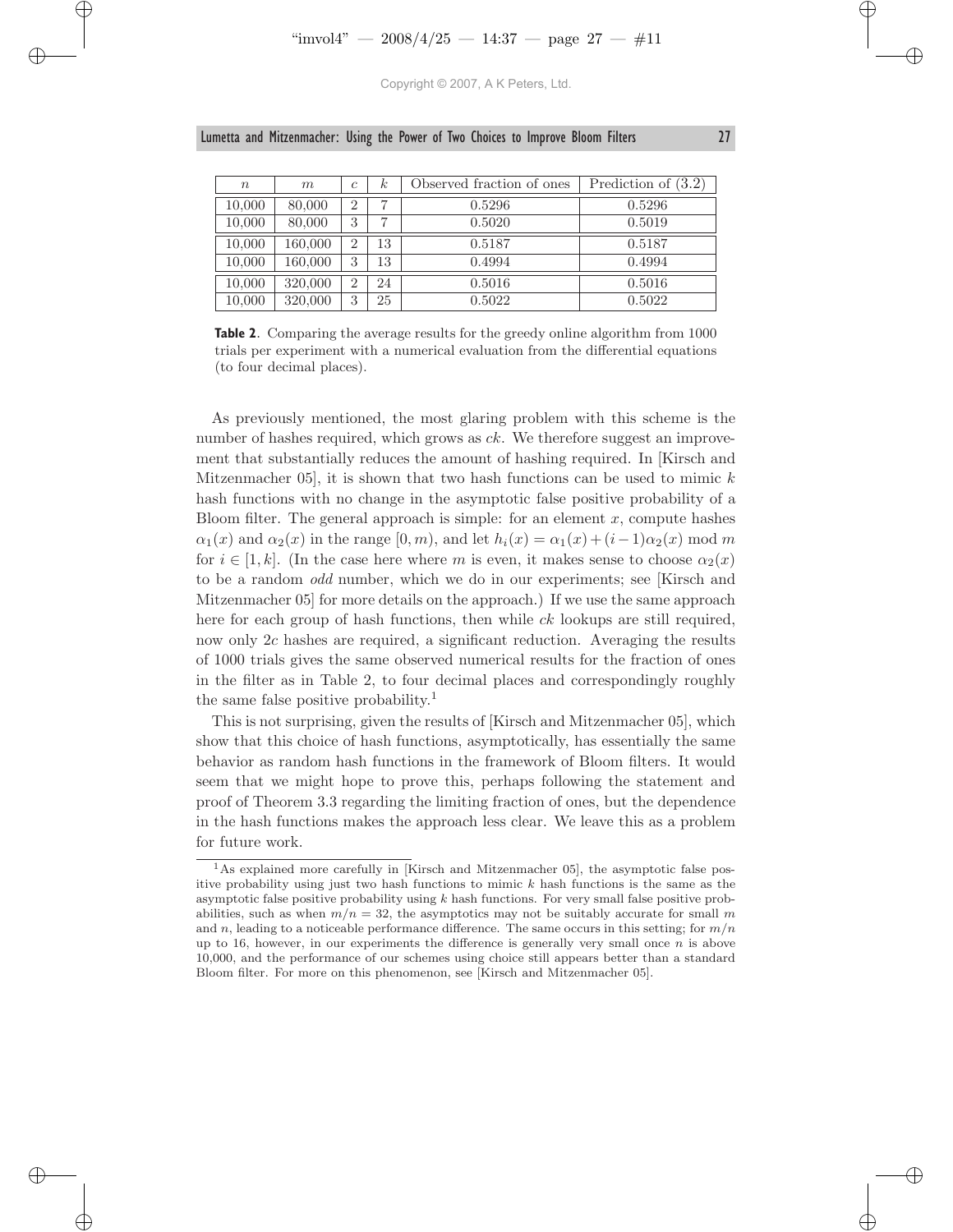## 3.2. Offline Solutions

In this section, we consider a greedy algorithm that extends our online solution to the offline case, and we examine its performance via simulation.

In the offline setting, one is given the entire set in advance, and the goal is to design a Bloom filter with the smallest possible false positive probability (equivalently, the smallest number of ones given  $m, n, k$ , and the groups of hash functions) while ensuring that all elements are covered.

In its general form, the problem of finding the smallest possible covering is at least as hard as that of finding a minimum vertex cover. To see this, consider an input graph  $G = (V, E)$  for the minimum vertex cover problem. Associate the vertices of the graph with filter bits and the edges with set elements. In this correspondence, we have  $k = 1$ ; the set elements each have two corresponding bits (the adjacent vertices), and at least one of them must be set to one (i.e., chosen to be in the vertex cover). The minimum vertex cover corresponds to a minimal number of filter bits being set to one, giving the smallest false positive probability for elements outside the set with random hashes. This reduction shows that the case where  $k = 1$  is at least as hard as finding a minimum vertex cover and hence is NP-hard. In our setting, because groups correspond to *random* hash values, there might still be an efficient algorithm that works with high probability. At this point, however, we know of no efficient algorithm.

Even if we have no algorithm for the optimal solution, for comparison purposes it could also be useful to have a probabilistic argument giving insight into the distribution of the number of ones required. Denote the minimum possible number of ones in the final filter in the offline setting by the random variable X. As with the online setting, while we do not currently have an argument giving the expectation of  $X$ , we can say that  $X$  is concentrated around its expectation, using almost exactly the same martingale argument as in Theorem 3.2. (One can again show that if one sets

$$
W_i = E[X \mid Z_1, Z_2, \ldots, Z_i],
$$

then  $|W_i - W_{i-1}| \leq k$ .)

Although we do not have an optimal algorithm, there are several natural heuristic algorithms one can apply to this problem: hill-climbing, tabu search, simulated annealing, etc. For our experiments, we chose an extremely simple greedy algorithm; while more sophisticated approaches may perform better, for many applications a simple and quick approach is likely to be desirable. Our algorithm repeatedly walks over the elements of the set (in some fixed order) and re-optimizes the choice of group for each element in turn. In more detail, in the first pass, one applies the greedy online algorithm. Subsequently, each element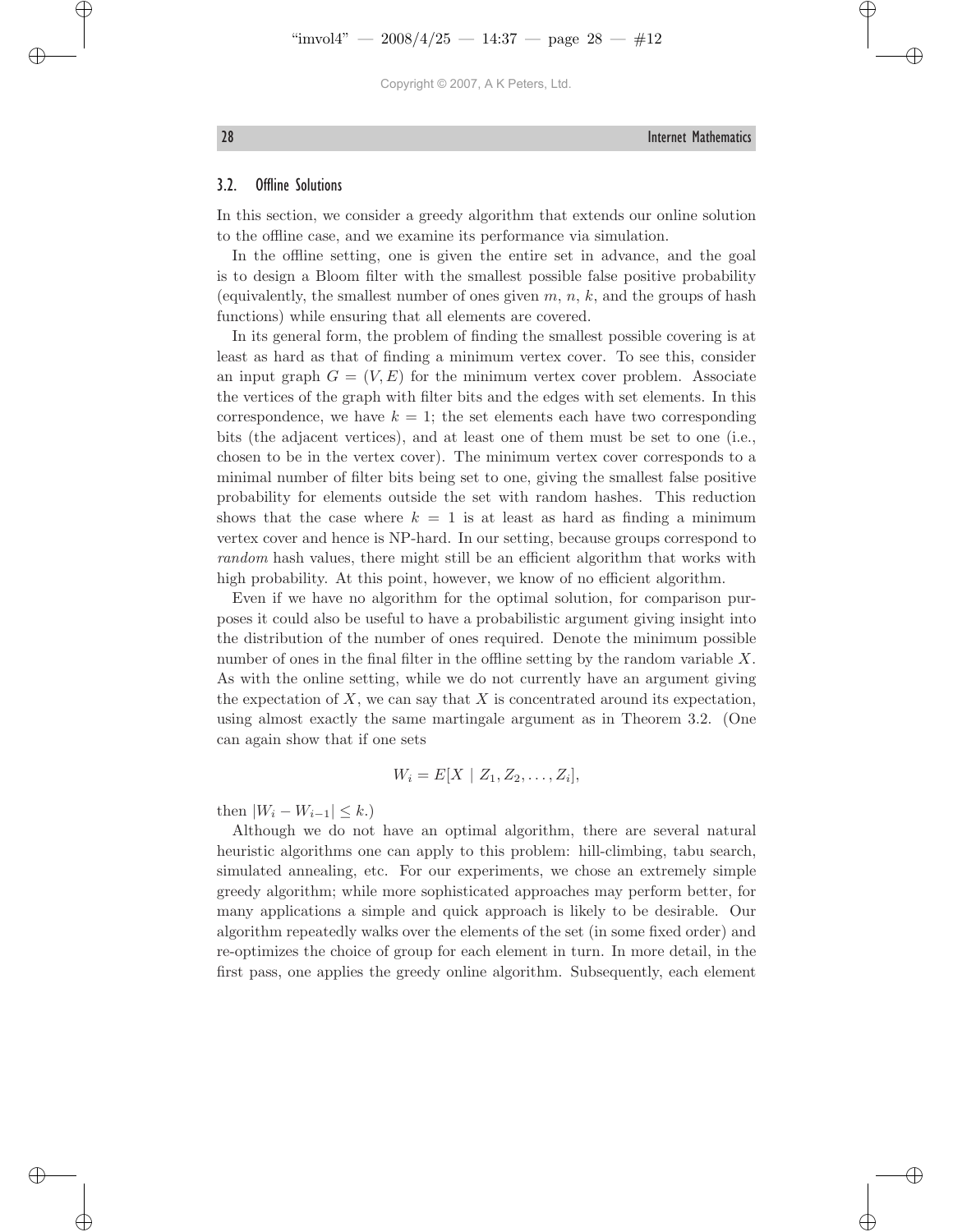is associated with either  $G$  or  $H$ , which was the choice last used to cover the element. As we pass through the elements in turn, each element  $x$  is temporarily deleted from the filter, and then we greedily re-choose with which group to associate  $x$  (and set the filter bits accordingly). This choice is determined by which family requires fewer additional bits to be set to one to cover the element, given the current choices of the other elements. In this setting, we break ties randomly; we note that breaking ties randomly improves performance nontrivially over breaking ties in some fixed manner such as, for example, by the order of the groups.

The re-optimization step can easily be accomplished, for example, by using a counting Bloom filter to enable deletion and then simply deleting (after the first round of insertions) and re-inserting each element in turn. Although we present this approach as an offline algorithm, it could also be used as a background task to improve performance in the online setting if elements are stored as they arrive.

Our simple martinagle argument of Theorem 3.2 does not immediately extend to this case, as there are nontrivial interactions in the repeated re-optimization that are more difficult to deal with. Our experimental results below suggest that variance among trials is fairly small. Also, the differential equations approach does not apply for related reasons. Further analysis of the offline setting remains open.

Our experimental results for the offline setting are given in Table 3. We have again considered cases with 8, 16, and 32 bits per set element. In this table we also consider the number of rounds used in the offline greedy algorithm, where in each round each element of the set is (re-)inserted one time. The results presented are for the best value of  $k$ , the number of hash functions, over 1000 trials for each setting of parameters.

Because our greedy algorithm breaks ties randomly, it is not clear when it enters a local minimum from which no further improvement will occur. We found that with 10,000 elements and two choices, ten rounds appeared sufficient to get us very close to the minimum; five further rounds led to further decreases in the average false positive probability of around  $1-2\%$ . Similarly, about 30 rounds appear sufficient when  $c = 3$ . Similar results were obtained with experiments with 100,000 elements.

As one would expect, the gains are significantly greater than in the online case. Here, even when  $m/n = 8$ , the false positive probability is reduced from over 2% to near 1.5% using two choices, and below 1.25% using three choices. The false positive rate of 1.25% is better than what can be achieved using 9 bits per element in a standard Bloom filter, thus potentially giving about a 10% space improvement in a space-limited scenario. Similarly, two choices reduces the false positive probability by roughly a factor of two for 16 bits, and over a factor of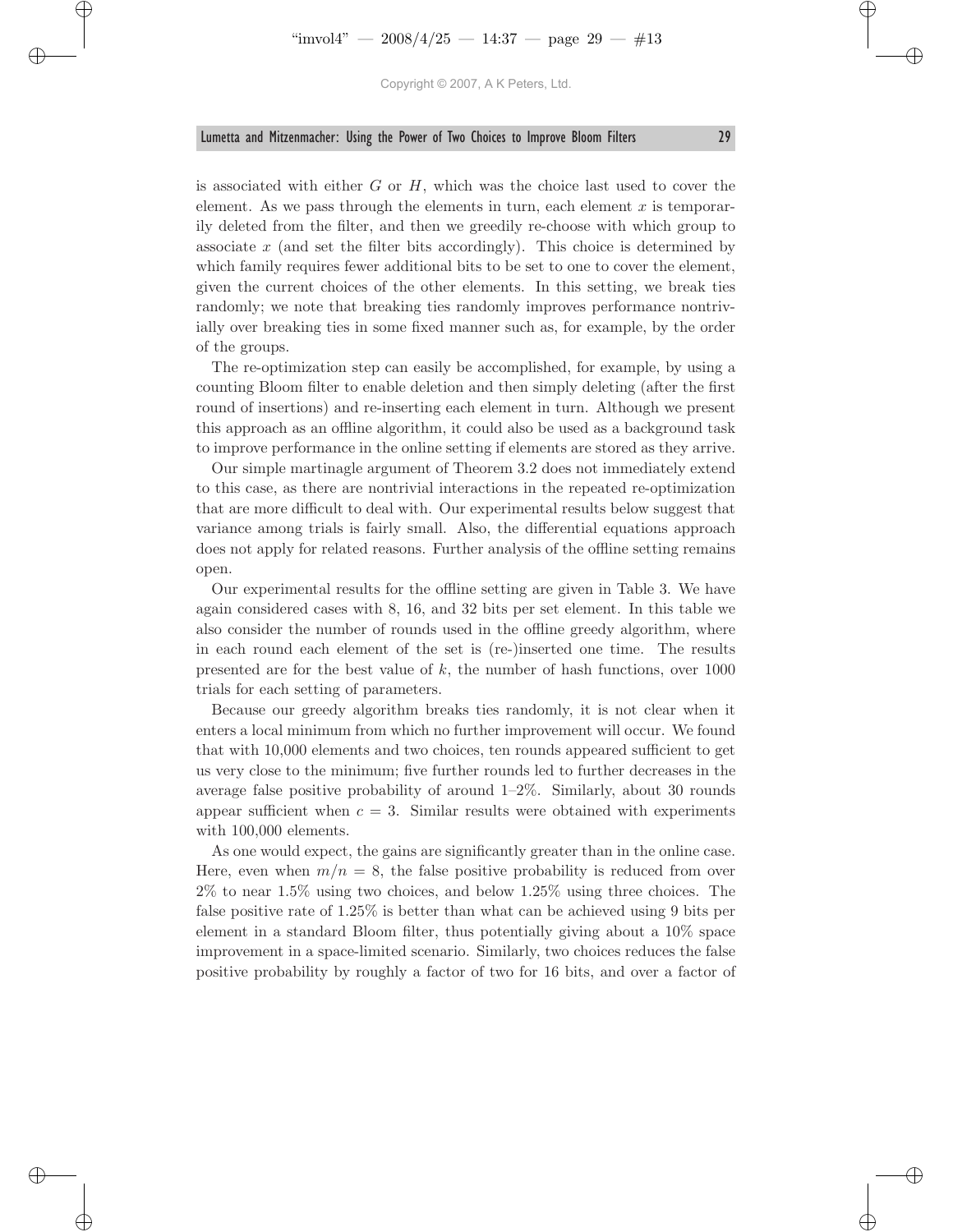| $\boldsymbol{n}$ | m       | $\mathfrak{c}$ | $\boldsymbol{k}$ | Rounds | Observed false positive probability |
|------------------|---------|----------------|------------------|--------|-------------------------------------|
| 10,000           | 80,000  | 1              | 6                | n/a    | $2.159 \times 10^{-2}$              |
| 10,000           | 80,000  | $\overline{2}$ | $\overline{7}$   | 10     | $1.505 \times 10^{-2}$              |
| 10,000           | 80,000  | $\overline{2}$ | 8                | 15     | $1.485 \times 10^{-2}$              |
| 10,000           | 80,000  | 3              | 8                | 30     | $1.237 \times 10^{-2}$              |
| 10,000           | 80,000  | 3              | 8                | 40     | $1.222 \times 10^{-2}$              |
| 10,000           | 160,000 | 1              | 11               | n/a    | $4.\overline{588 \times 10^{-4}}$   |
| 10,000           | 160,000 | $\overline{2}$ | 14               | 10     | $2.259 \times 10^{-4}$              |
| 10,000           | 160,000 | $\overline{2}$ | 14               | 15     | $2.223 \times 10^{-4}$              |
| 10,000           | 160,000 | 3              | 15               | 30     | $1.604 \times 10^{-4}$              |
| 10,000           | 160,000 | 3              | 15               | 40     | $1.582 \times 10^{-4}$              |
| 10,000           | 320,000 | $\mathbf{1}$   | 22               | n/a    | $2.106 \times 10^{-7}$              |
| 10,000           | 320,000 | $\overline{2}$ | 26               | 10     | $6.260 \times 10^{-8}$              |
| 10,000           | 320,000 | $\overline{2}$ | 26               | 15     | $6.1\overline{43 \times 10^{-8}}$   |
| 10,000           | 320,000 | 3              | 27               | 30     | $3.\overline{579 \times 10^{-8}}$   |
| 10,000           | 320,000 | 3              | 27               | 40     | $3.525 \times 10^{-8}$              |

**Table 3**. Average results for the greedy offline algorithm from 1000 trials per experiment. Again, the case  $c = 1$  corresponds to a standard Bloom filter. Rounds refers to the number of times each element is inserted into the filter.

three for 32 bits. Going to three choices leads to further improvements; for 32 bits, the gain is roughly a factor of six.

Again, our results appear to scale: the numbers are similar for 100,000 elements, with the same number of rounds. There is some variance, but the greedy algorithm also appears to generally concentrate around its expectation over a sufficient number of rounds. For example, over 1000 trials with  $m/n = 32$ ,  $c = 2$ , k = 26, and 15 rounds, the false positive probability varied between 5.706×10*−*<sup>8</sup> and 6.486 × 10*−*<sup>8</sup>. Also, as before, our results are quite robust to small changes in the parameters  $m/n$  and k, although here the number of rounds plays a key role in the overall performance.

Also, as with the online setting, in our experiments the fraction of ones in the filter differs little if we switch to using dependent hashes of the form  $h_i(x) =$  $\alpha_1(x) + (i - 1)\alpha_2(x)$  mod m for  $i \in [1, k]$ . The false positive probability appears nearly the same. This hashing approach would likely be desirable if this variation of Bloom filters was used in practice.

## 4. Conclusion

We have demonstrated that, when constructing a Bloom filter, the power of two choices can yield improvements in the false positive probability using the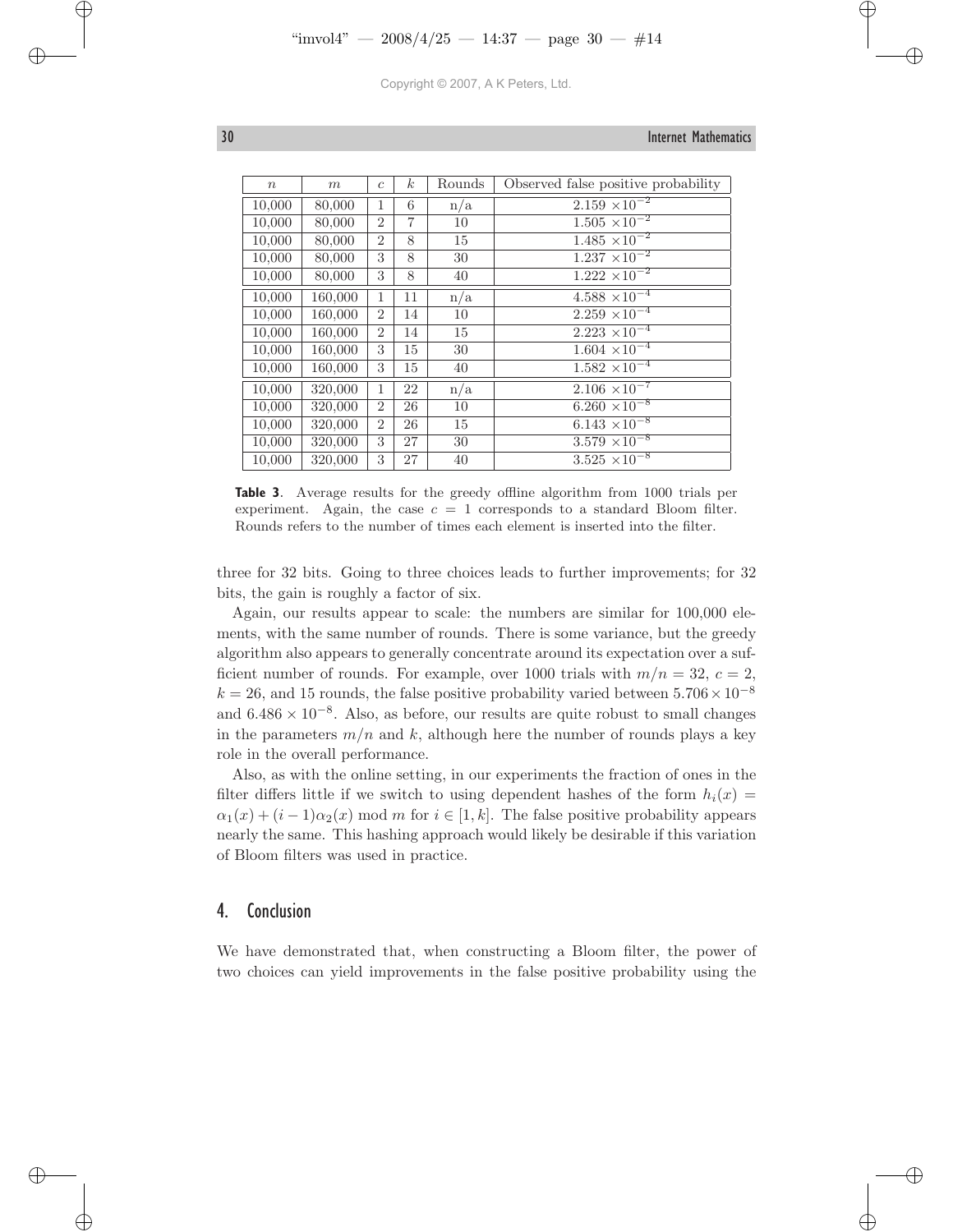same amount of space, at the expense of more hashing. The advantage of this approach is that it keeps all of the appealing properties of a Bloom filter, such as its simplicity and ease of implementation, while yielding better results. It also provides an interesting and perhaps somewhat surprising example of the utility of the power of two choices in a different setting. The negatives of this approach are that it requires more hashing (although, as we have described, this can be ameliorated) and more bit lookups, and at this point the gains obtained are quite small.

This work suggests several additional open questions. First, an analysis of the optimal offline schemes, as well as an analysis of some easily implementable offline scheme, would be desirable, as they would allow design decisions without resorting to simulations. Second, a simple closed form (or very good approximation) for Equation (3.2) would be useful. Third, it would be intereseting to have a proof that using the techniques of [Kirsch and Mitzenmacher 05] to reduce hashing yields the same asymptotic performance. Fourth, it would be useful to extend these results to hold under simple implementable hash functions (as in [Dietzfelbinger and Woelfel 03]) instead of the random hash function model. Most importantly, this work opens the door to the possibility that there are further ways to improve the performance of Bloom filters through simple modifications that preserve their desirable properties. Such improvements would likely be useful in many implementations and are a worthy subject of further study.

We offer one final suggestion. Here, we have studied the case where the two groups of hash functions are completely independent. This may not be the right approach. Perhaps there is a natural way of making the hash functions dependent that would improve both the false positive probability and decrease the overall hashing requirements of using multiple groups. Developing and analyzing a useful dependence appears to be a challenging combinatorial problem.

Acknowledgements. The first author was supported in part by NSF grant ACI-9984492. The second author was supported in part by NSF grant CCR-0121154 and a grant from Cisco.

# **References**

- [Azar et al. 99] Y. Azar, A. Broder, A. Karlin, and E. Upfal. "Balanced Allocations." SIAM Journal of Computing 29:1 (1999), 180–200.
- [Bloom 70] B. Bloom. "Space/Time Tradeoffs in Hash Coding with Allow-able Errors." Communications of the ACM 13:7 (1970), 422–426.
- [Broder and Mitzenmacher 04] A. Broder and M. Mitzenmacher. "Network Applications of Bloom Filters: A Survey." Internet Mathematics 1:4 (2004), 485–509.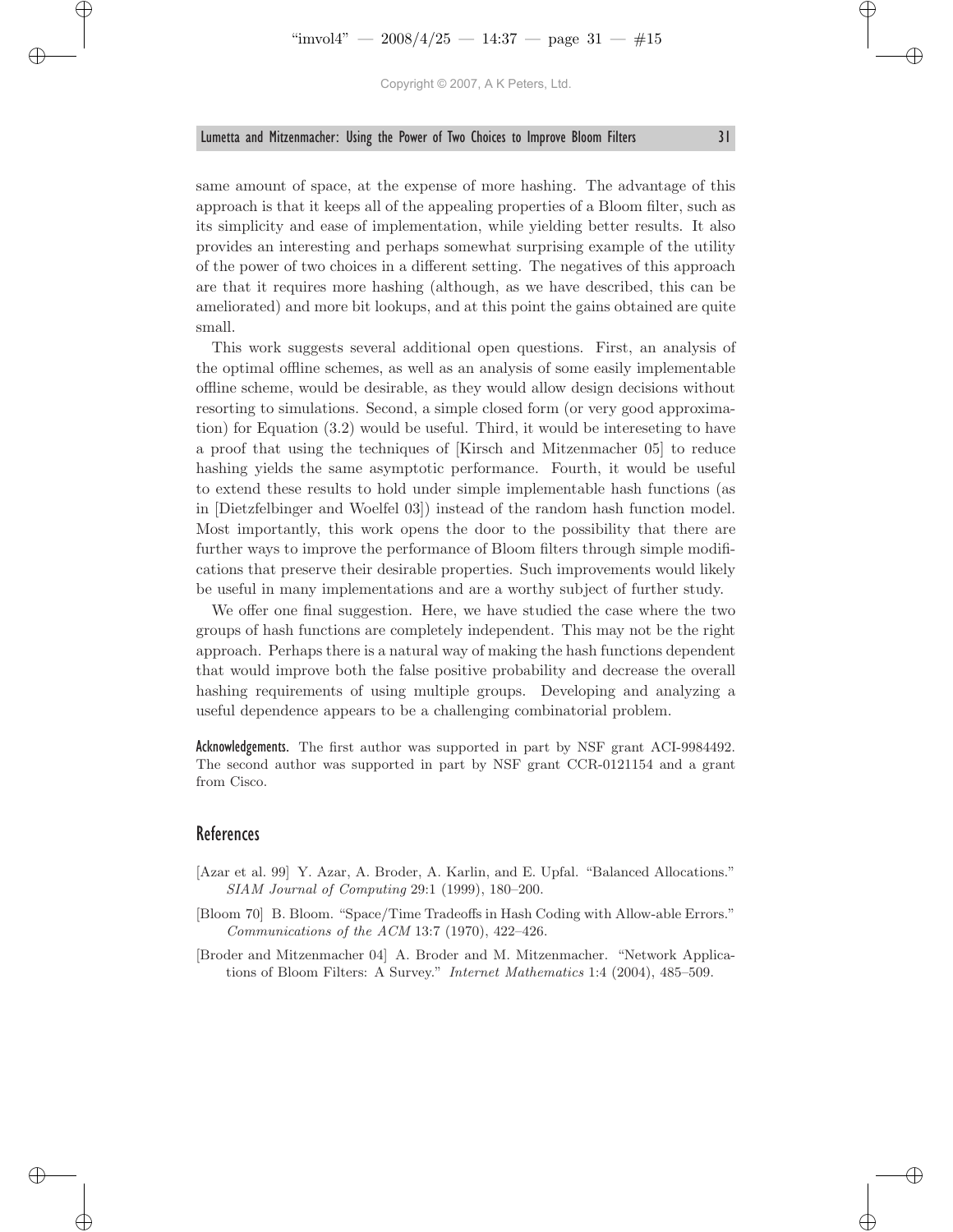- [Dietzfelbinger and Woelfel 03] M. Dietzfelbinger and P. Woelfel. "Almost Random Graphs with Simple Hash Functions." In Proceedings of the Thirty-Fifth Annual ACM Symposium on Theory of Computing, pp. 629–638. New York: ACM Press, 2003.
- [Fan et al. 00] L. Fan, P. Cao, J. Almeida, and A. Z. Broder. "Summary Cache: A Scalable Wide-Area Web Cache Sharing Protocol." IEEE/ACM Transactions on Networking 8:3 (2000), 281–293.
- [Kamath et al. 95] A. Kamath, R. Motwani, K. Palem, and P. Spirakis. "Tail Bounds for Occupancy and the Satisfiability Threshold Conjecture." Random Structures and Algorithms 7:1 (1995), 59–80.
- [Kirsch and Mitzenmacher 05] A. Kirsch and M. Mitzenmacher. "Building a Better Bloom Filter." Harvard University Computer Science Technical Report TR-02-05, 2005. Available at ftp://ftp.deas.harvard.edu/techreports/tr-02-05.pdf.
- [Kumar and Crowley 05] S. Kumar and P. Crowley. "Segmented Hash: An Efficient Hash Table Implementation for High-Performance Networking Subsystems." In Proceedings of the 2005 Symposium on Architecture for Networking and Communications Systems, pp. 91–103. New York: ACM Press, 2005.
- [Kurtz 70] T. G. Kurtz. "Solutions of Ordinary Differential Equations as Limits of Pure Jump Markov Processes." Journal of Applied Probability 7 (1970), 49–58.
- [Mitzenmacher 96] M. Mitzenmacher. "The Power of Two Choices in Randomized Load Balancing." PhD diss., University of California, Berkeley, 1996.
- [Mitzenmacher et al. 01] M. Mitzenmacher, A. Richa, and R. Sitaraman. "The Power of Two Random Choices: A Survey of Techniques and Results." In Handbook of Randomized Computing, Vol. I, edited by P. Pardalos, S. Rajasekaran, J. Reif, and J. Rolim, pp. 255–312. Norwell, MA: Kluwer Academic Publishers, 2001.
- [Pagh et al. 05] A. Pagh, R. Pagh, and S. Srinivas Rao. "An Optimal Bloom Filter Replacement." In Proceedings of the Sixteenth Annual ACM-SIAM Symposium on Discrete Algorithms, pp. 823–829. Philadelphia: SIAM, 2005.
- [Shwartz and Weiss 95] A. Shwartz and A. Weiss. Large Deviations for Performance Analysis. London: Chapman and Hall, 1995.
- [Vöcking 99] B. Vöcking. "How Asymmetry Helps Load Balancing." In Proceedings of the 40th Annual Sumposium on Foundations of Computer Science, pp. 131–140. Los Alamitos, CA: IEEE Computer Society, 1999.
- [Wormald 95] N. Wormald. "Differential Equations for Random Processes and Random Graphs." Ann. Appl. Probab. 5:4 (1995), 1217–1235.